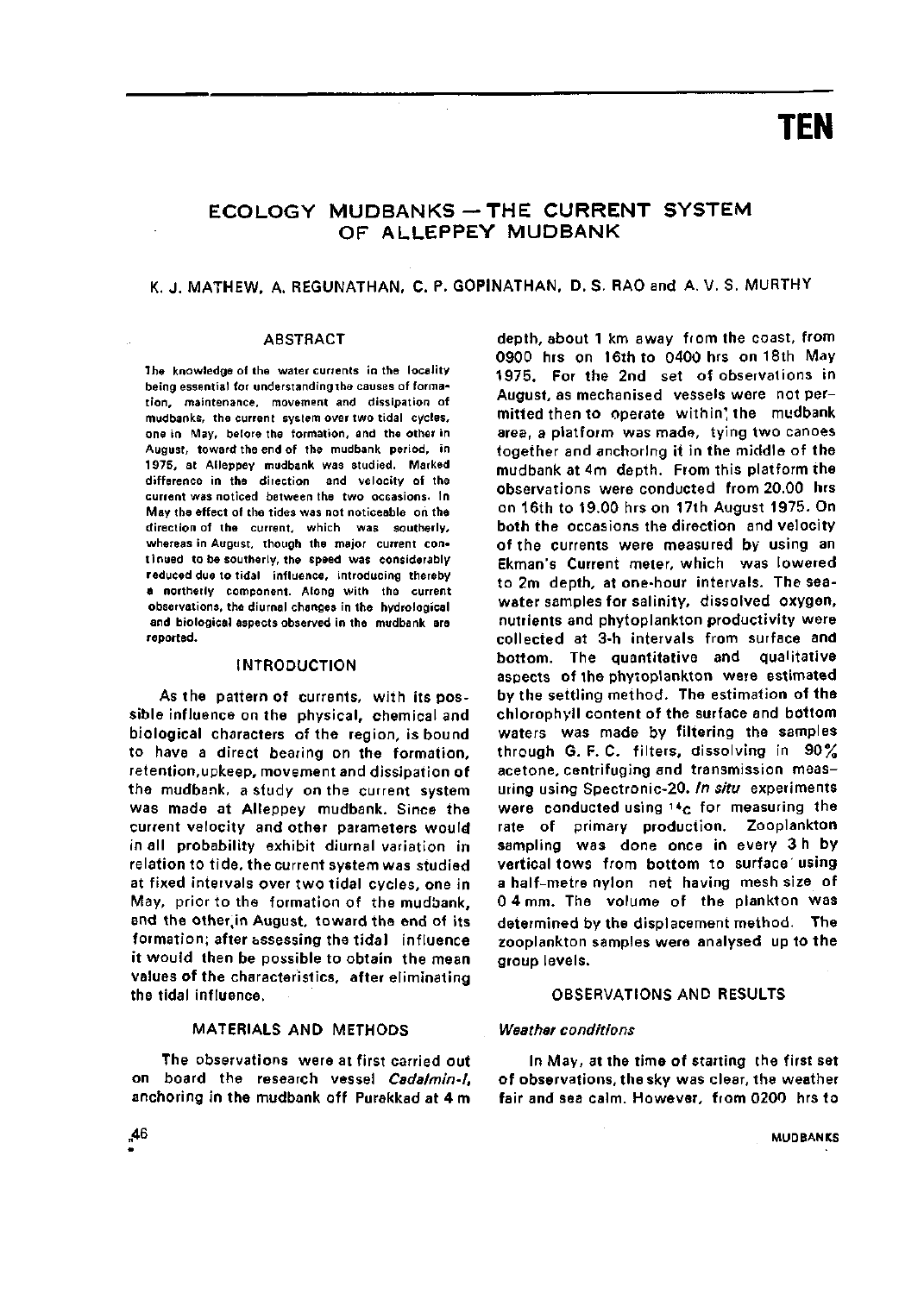0900 hrs on 17th, it drizzled. The wind was calm during the midnight hours and in the early morning, but rose to a strength of 10-13 km per hour in the evening (Fig.2i). It rained heavily on the 18th morning. During the 2nd set of observations, it rained during the early hours of the night. The weather was fair during the following day. Maximum wind speed (fig.4 a) recorded was about 18 km/h, during noon on 17th August. The direction of the wind was north-easterly during night and north-westerly during the day.

#### **Currents**

The direction of the currents observed during the first observations is presented in fig-1. The figure indicates the percentage of lead balls fallen in each chamber. The distribution of total number of balls is indicated at the right extreme column of the figure. It is

interesting to note that, throughout the period of observations, the directions of the current was between 150' and 180°, except at times when the flow was nearing zero and the water thrust was too feeble to keep the current meter in a fixed direction. The major direction was at 160°, indicating the coast-parallel southerly flow (longshore current), during the entire period of observations. The results obtained during the 2nd set of diurnal observations were totally differenf in that the water movement was in all the directions (Fig.3).A northerly flow was set in at about 0400 hrs, eventhough its duration was short during the tidal period. The differences in the pattern of direction of incurrents at the two phases of the mudbank is considered significant.

Fig, 2a represents hourly variations of the strength of the flow during May. The values of





**CMFRI BULLETIN 51** 47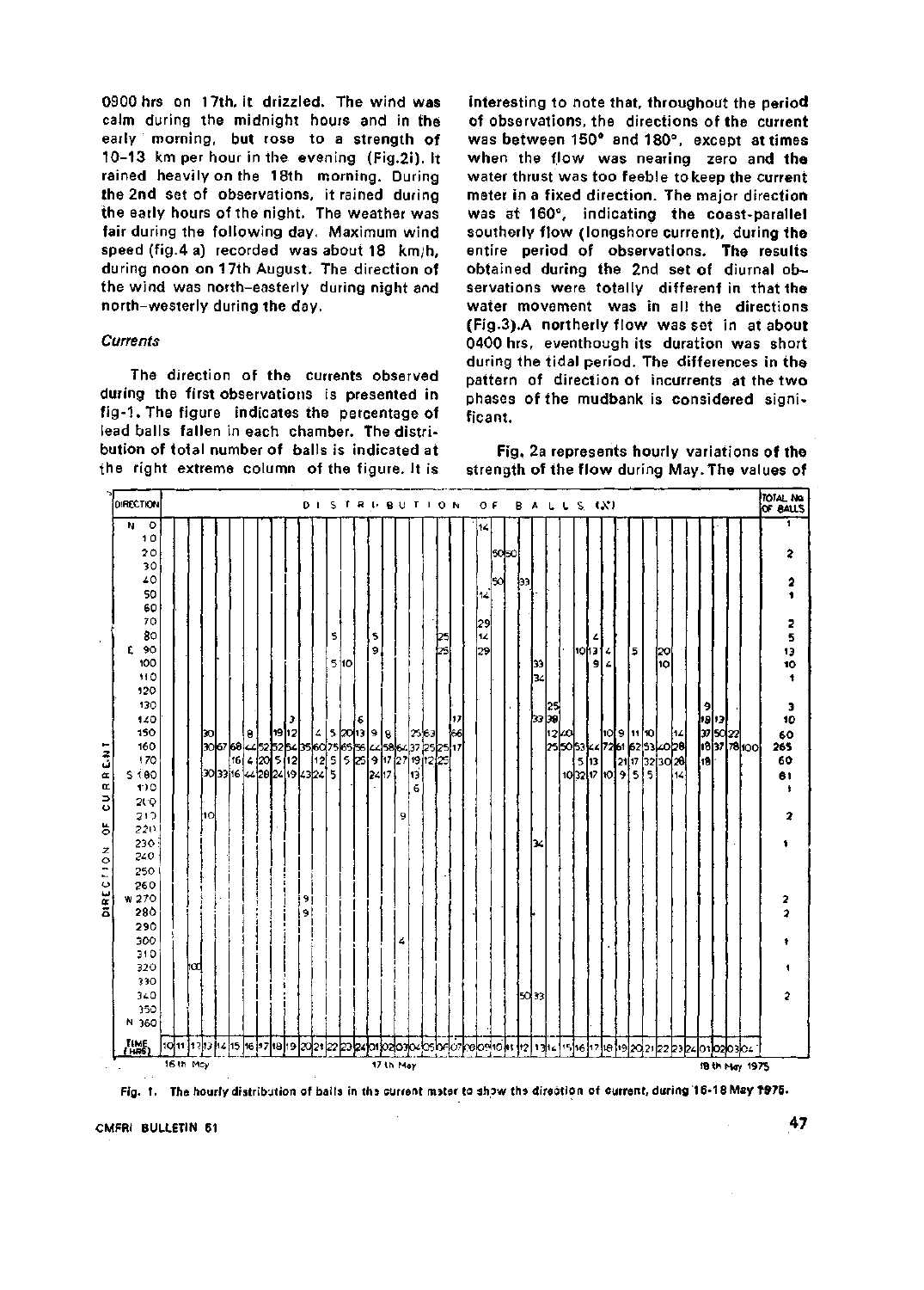

Fig. 2. Speed of current flow, tidal components, current fluctuation and wind speed during 42 hours, starting from 1200 hrs on 16th May. a: absolute values of currents observed; b: observed currents after smoothening of overlapping values; c: diurnal component of tidal flow; d: semi-diurnal component of tidal flow; e: quarter-diurnal component of tidal flow; f: effective tidal flow; g: residual flow; h: tide level at Cochin; i: wind force.

observed flow were smoothened out in order to eliminate the observational errors if any This smoothening effect was ibrought out by overlapping means, taking three consecutive values at a j.time. They smoothened data (Fig. 2 b) were considered for further analysis\*

As the 'observed flow was practically confined to the coastline direction with nocoast-normal [component [(as revealed from Fig. 1), the influence of tidal forces on the currents of the location is only oscillatory, not rotatory. In order to nullify the effect of tides on currents, mean values for 25 h were considered. Thus, there is a set of 16 moving averages obtainable from the middle portion of observations, barring the extreme 12 h on either side of the observational period from 1200 hrs on the 16th to 0300 hrs on the 18th.

It is well known that the tides and tidal currents are caused by the gravitational forces of the sun and moon exerted on the earth. The times of occurrence of high and low tides at Cochin corresponding to the period of current observations are noted from the Tide table and presented in fig. 2. The lowest low tide on 16 5-75 was 33 cm at 10.09 hrs and the highest high tide (105 cm) occured at 1722 hrs on the same day. The next day the lowest low tide of 38cm occurred at 1046 hrs, while the highest high tide of 103 cm occurred at 1759 hrs.

The tidal currents are less readily observed than the tides and even more difticult to examine theoretically (Sverdrup) et al 1942). Owing to the proximity of the moon to the earth, the lunar influence are predominant on tides, and tidal currents therefore exhibit an average length of diurnal tidal period equal to a lunar day (24 h 50 min., which is approximately 25 h).

Assuming that the lunar diurnal, semidiurnal and quarter-diurnal cyclic variations are present in the total fluctuations of currents, and considering twenty-five hourly observations from 1200 hrson16.5.75 to 1300hrs. on17.5.75, the harmonic coefficients are determined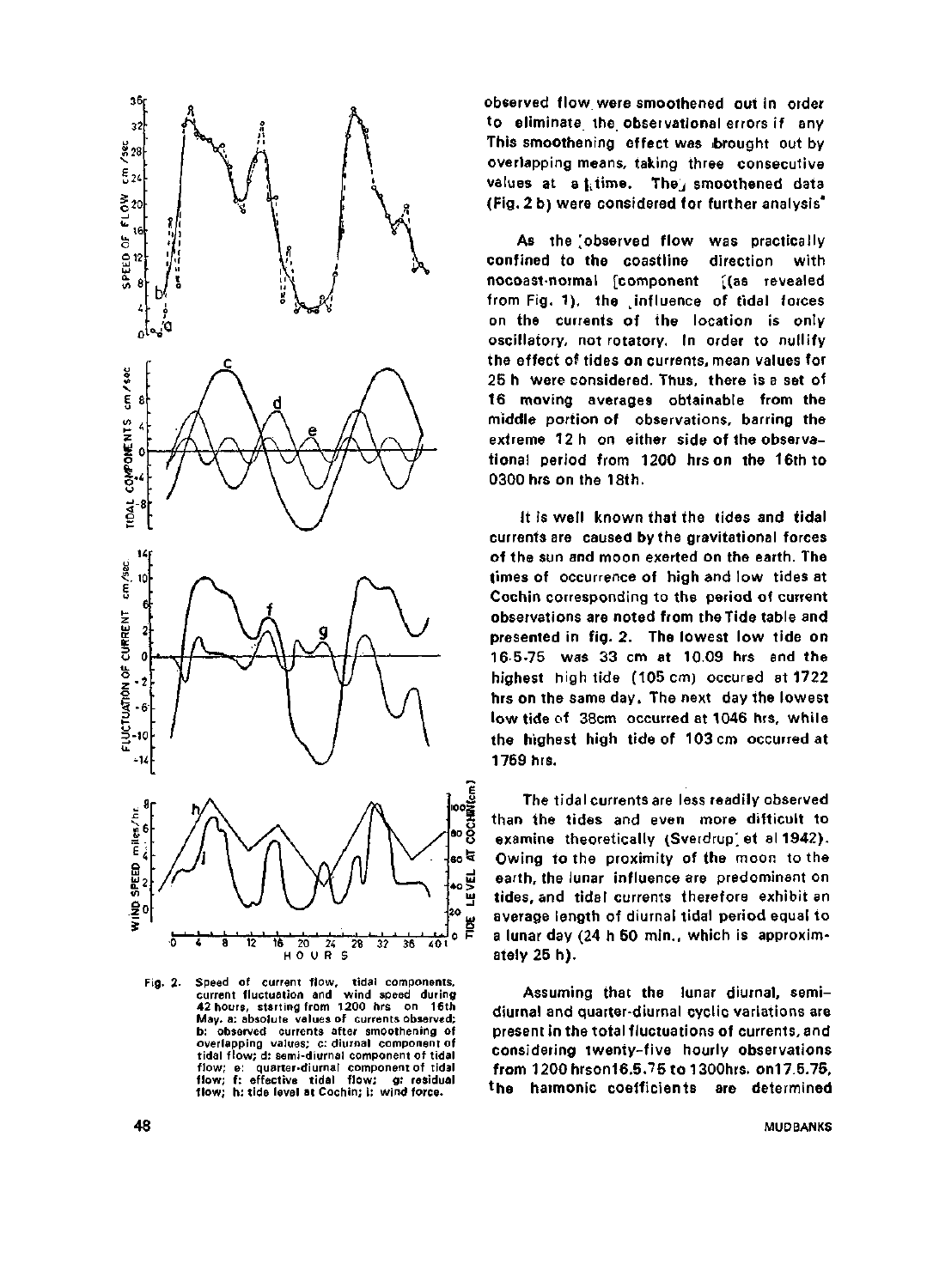by framing linear equations (Joseph Lipka, 1918 & Selvadori, 1948). The results are:

$$
V_{t} = 18.5 - 7.57 \cos 2\pi \frac{t}{\tau_{1}} -
$$
  
2.95  $\cos 2\pi \frac{t}{\tau_{2}} - 1.85 \cos 2\pi \frac{t}{\tau_{3}} +$   
9.73  $\sin 2\pi \frac{t}{\tau_{1}} + 5.25 \sin 2\pi \frac{t}{\tau_{2}} -$   
0.117  $\sin 2\pi \frac{t}{\tau_{3}}$ 

where t refers to time in hours, starting from noon of 16th May 1975,  $\tau_1$  is the diurnal tidal period (24.8 h),  $\tau_2$  is the semidiurnal period  $(12.4 h)$  and  $\tau_3$  is the quarter-diurnal period (6.2 h). The mean steady current is 18 5 cm/sec. The amplitude of the three tidal components are 12.3 cm/sec, 6.0 cm/sec. and 1.9 cm/sec, respectively (Fig. 2c, d, e). The proportionality of the respective amplitudes is 6:3:1. The resultant of the three tidal components is presented in fig. 2f. From the figures it is clear that the high tides coincided with the maximum and the low tides with the minimum of the tidal component of the tidal flow. The highest high tides of both the days correspond to the peaks of southerly tidal components of the currents and the lowest low tides to the northerly components of the tidal oscillations.

The residual currents obtained on subtracting the tidal components and asexpressed over the mean current (18.5 cm/sec.) is presented in fig. 2g. Therefore the zero line in fi gs. 2c-g refers to the steady southerly current. The positive values along the vertical axis refer to southerly fluctuations and the negative values to the northerly components of fluctuations. The estimated wind force is presented in fig. 2i for comparison of current fluctuations. Observations on wind-speed variations showed almost calm conditions during the midnight on 16/17th and also during early morning hours on 17th. The wind rose to about 10.13 km/h by the evening hours on both the days as the sea breeze gained strength. On the 17th May the wind rose to about 7 km/h between 0300 and 0400 hrs from the midnight calm conditions. Throughout the period of observations, the wind consistantly blew from northwest. There

**CMFRI BULLETIN 31** 49

is a general agreement between the peaks of wind force and strong southerly components of the residual currents, indicating the influence of weather (wind) on such current fluctuations.

Hourly observations of currents were made over a total period of 24 h in August. Unlike the previous occasion, the water movement during the present investigation was in all the directions during the course of the tidal period (fig. 3). Nevertheless, the major currents were southerly. A northerly flow was set in, even though its duration (about 4 h) was short during the tidal period.



**Fig. 3. Hourly observation of currents.** 

The mean southerly component (fig.4 b) of the current during the tidal period was 24 cm/sec, while the mean northerly component was only 5cm/sec. The net flow (southerly) was 18 cm/sec. The coast-normal components of current are indicated in Fig. 4 c.

#### *Hydrography*

The diurnal variations in the hydrographic properties showed a high correlation with the current and tidal influence. In May the surface temperature (fig. 5 a) showed a maximum at 1 50O hrs on both the days. During the second diurnal cycle (August), the temperature at both surface and bottom was more or less steady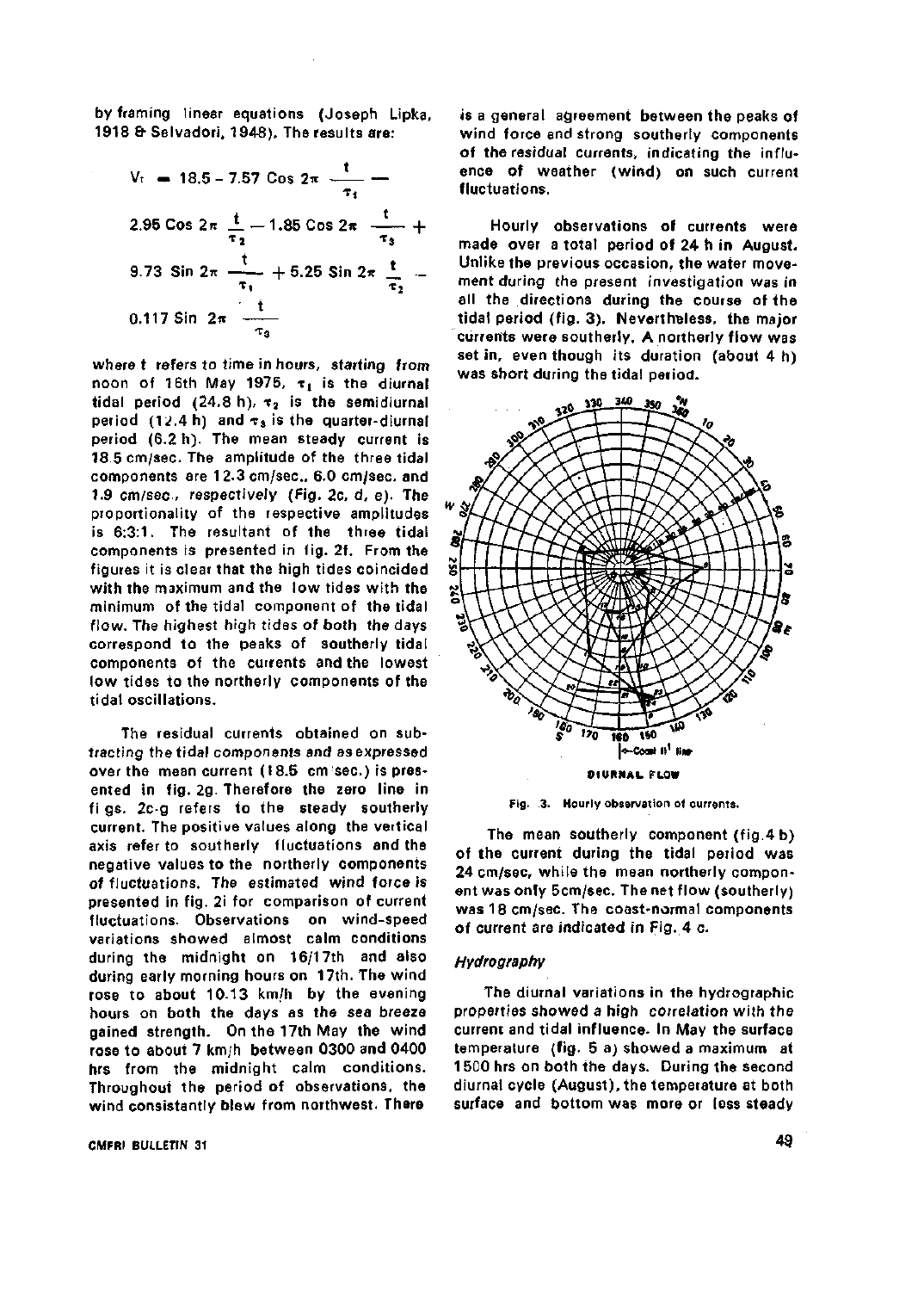

**Fig. 4. Wind speed (a), coast parallel component of current (b) (positive Southerly) and coast normal component of current (c) (positive north arly).** 

(fig.7a). The mean of the diurnal cycle was about 26.0°C at the surface and 23.0°C at the bottom.



**Fig. 5. Diurnal variations in the physical properties of water, a; tempjratur:; b: salinity; c: dissolved oxygen.** 

#### **Salinity**

The salinity variations during the first diurnal cycle at surface and bottom are given in fig. 5 b. The surface salinity values were generally lower than the bottom. They were maximum at 1200 hrs on 17th. The bottom values showed a maximum at 2400 hrs and 1500 hrs  $(35.50\%$ <sub>0</sub>). The mean values of salinity at the surface was  $34.57\%$ <sub>o</sub>, whereas at the bottom it was 34.62%o. On the other hand, the salinity values fluctuated over a wide range during August (fig. 9 a). The wide fluctuations were due to the varied degree of mixing of seawater with fresh water, which was being discharged in August from the Thottappally spillway, about 2 km south of the place of observation.

#### **Oxygen**

Fig.5 c shows the variations in the dissolved-oxygen content at surface and bottom during May. The values were more or less steady throughout the period of investigation. At the surface the values were around 3 ml/I while at bottom it was around 2.4 ml/1. During August the dissolved oxygen (fig. 7 b) of the mudbank waters fluctuated from about 0.5 ml/I to 3.0ml/I, with a mean value of about 2 ml/1. The hour-to-hour variations were maximum, both at surface and bottom, which was indicative of the mixing process in the mudbank of waters of different qualities, which was characteristic during August.

#### **Nutrients**

The reactive-phosphate content of the water at surface and bottom in May is shown 11 fig. 6 a. The surface values showed that the maximum was at 2100 hrs  $(1.75 \mu g$  at P/I) on the 17th. Minimum was found at 1800 hrs and 2400 hrs on 16th and 1500 hrs on 17th. The bottom values showed that it was less at 1800 hrs on both the days and in the early morning hours. In August there was little difference between the surface and bottom values (fig.9 b). The values varied from 1 to  $2 \mu g$  at P/l.

The Nitrite-N values of the water for May is shown in fig 6 b.  $NO<sub>2</sub>-N$  maximum was found in the surface at midnight on 16th and at 1500 hrs and 2100 hrs on 17th. The bottom values showed peaks at 1800 hrs on 16th and

# 50 **MUDBANKS**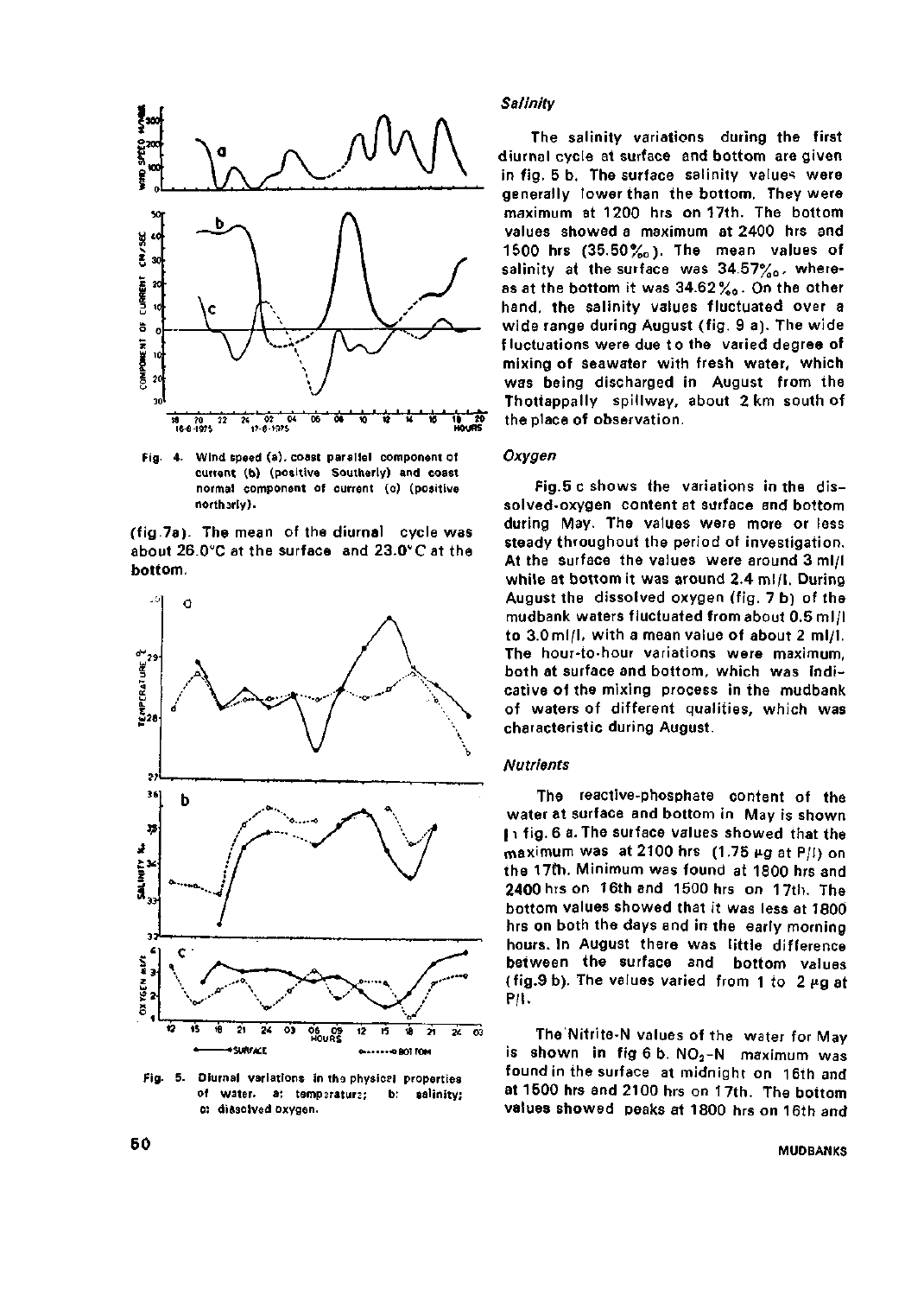

**Fig. 6. Diurnal variations in the nutrient contents.. a: phosphate; b: nitrite; c: nitrate; and d: silicate.** 

0600 hrs, 1200 hrs and 2400 hrs on 17th. In August the Nitrite-N values (fig.7 c) varied between 0.15 and 0.85  $\mu$ g at N/l.

The variations of  $NO<sub>3</sub>$ -N at surface and bottom for May are shown in fig.6 c. Both surface and bottom values showed peaks at 1800 hrs on 16th and early morning hours on 17th. In general, the  $NO<sub>3</sub>$ -N values showed the same trend at surface and bottom except at 1500 hrs and 1800 hrs on 17th. In August the nitrate values showed variations between 1.1 and  $1.5 \mu g$  at N/l (fig.9 c). The values were generally more at the bottom.

The values obtained during May for the silicate content at surface and bottom are

**CMFRI BULLETIN 31 51** 

represented in fig. 6 d. In general, the silicate values were higher at the surface  $(10.62)$  $\mu$ g at  $\textsf{SiO}_3\textsf{-S/l}$ ) than at the bottom (10.18 $\mu$ g at SiO<sub>3</sub>-S/l). At the surface the peaks were at 0600 hrs and 1500 hrs on 17th and 0100 hrs on 18th, whereas at bottom the peaks were found at 2100 hrs on 16th and 0300 hrs and 0900 on 17th and 0100 hrs on 18th. During August the silicate values were comparatively more at the bottom (Fig. 9 d). An almost steady increase, both at surface and bottom, was noticed from the beginning to the end of the observation. The values ranged between  $5\mu$ g at S/l to 15  $\mu$ g at S/I.

#### Phytoplankton productivity and chlorophyll

The productivity values obtained by the '\*C technique indicated that on 16th May the rate of production was 35 mgC/m^/h at 0900 hrs. The production rate increased towards the noon reaching a value of 106 mgC/m»/h at 1200 hrs. Since then the rate of production showed a decline and at 1500 hrs it was only 4 mgC/m3/h. The midday maximum in the rate of production appears to be related to the sunlight conditions. In August a slight difference was noticed with regard to the time of peak production. The production rate increased from 0600 hrs and reached its maximum at 10.00



**Fig. 7. Diurnal variations of temperature (a), dissolved oxygen (b) and nitrite (c).**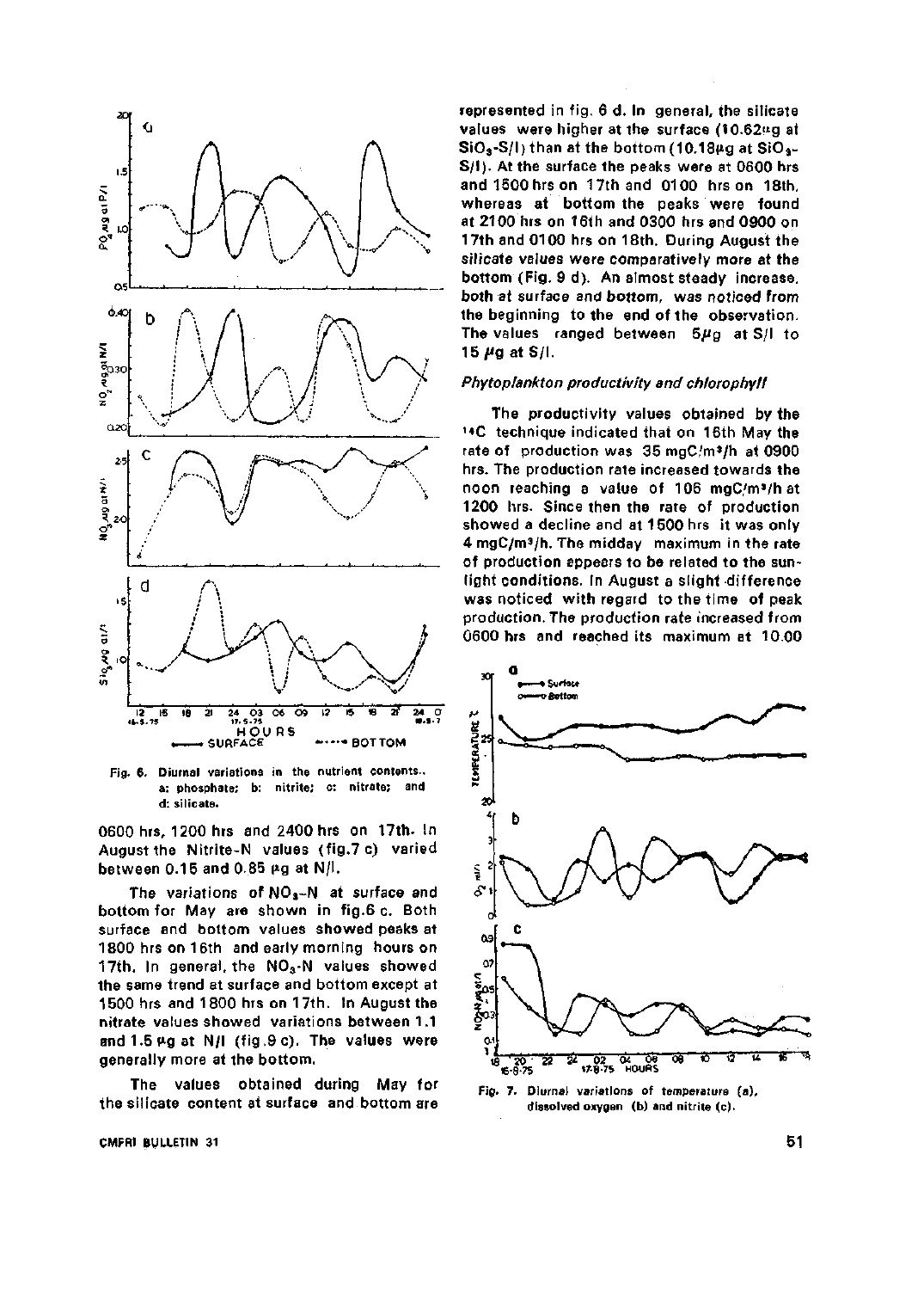hrs (200 mgC/m''/h) and decreased from noon to evening (Fig.Sf). The low rate of production was recorded towards the evening at 1600 hrs (10.1 mgC/m» h).

The diurnal variations of chlorophyll in May and August, for both surface and bottom, are shown in fig 8 and 9 e. In May the values showed two peaks at surface at 0900 hrs on 16th (23.5mg/m3j and at 0300 hrs on the



**Fig. 8. Diurnal variations in the standing crop of**  phytoplankton in terms of total cell counts and **chlorophyll a.** 

of 6.41 mg/m<sup>3</sup> was noticed at 2100 hrs. The bottom values also showed 2 peaks; one at 1200 hrs on 16th  $(22.43 \text{ mg/m}^3)$  and the other at 0300 hrs on 17th (16.7mg/m9;. In August the chlorophyll values showed wide fluctuations and the maximum value of 100 mg/m» was noticed at 1000 hrs on the surface During this hour tha bottom value was 80.00 mg/m', which was the maximum for the bottom waters. The minimum values (5-6 mg/m^) were noticed during ihe midnight on 16th and 17th.

#### Qualitative studies on phytopiankton

The diurnal variations in the total cell counts of phytopiankton estimated per litre of water for both surface and bottom are given in fig 8 for May and in fig.9 f for August. In May there were two peaks at the surface, one at 0900 hrs and the other at 1800 hrs. In the

case of the total cell count at the bottom, the peaks were at 0900 hrs, and at 2100 hrs. In general, the variations in the cell counts were



**(b); nitrate (c); silicate (d); chlorophyll a (e); and standing crop of phytopiankton in terms of total cell counts and primary production.** 

observed to be proportionate to thev ariations in the chlorophyll a values. In August also a positive correlation between diurnal values of chlorophyll a and total cell counts was observed. The night samples showed less number of cells and the minimum was found at 0200 hrs. The cell counts showed a gradual increase from 0600 hrs and reached the peak at 10.00 hrs whence it declined.

In May, all the samples considered together, 38 species of phyotoplankters (excluding the nannoplankton), 18 species of diatoms, 7 dinoflagellates and the other 3 species, represented by the blue-green algae.

**52 MUDBANKS**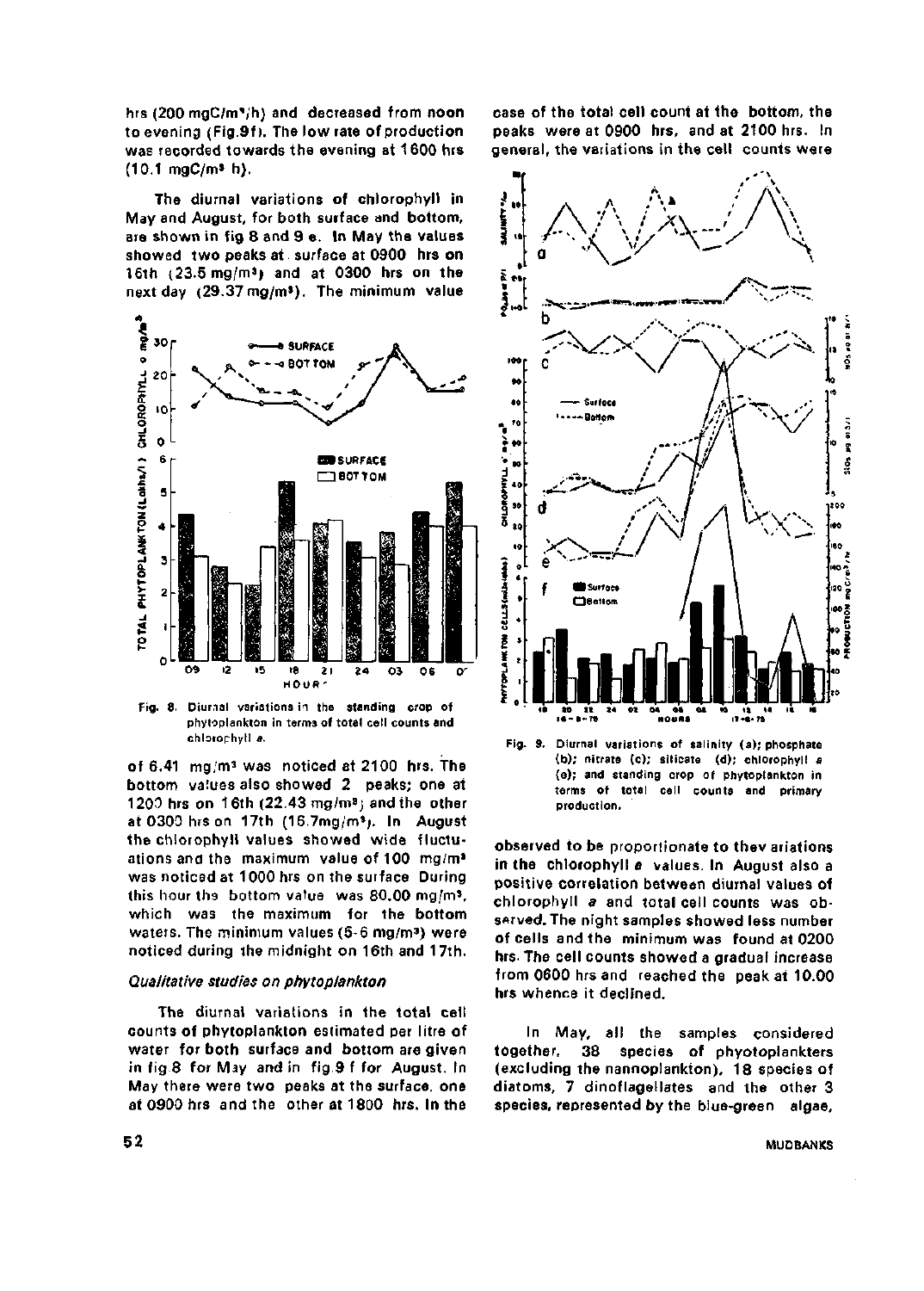were noticed in the water. Silicoflagellates and coccolithophores were totally absent It was found that 5 species of diatoms, such as Coscinodiscus sp. Biddulphia sinensis, Chaetoceros curvisetus, Thalassionema nitzschioides and Asterionella japonica, were represented throughout the period of observations. In August, even though Oiatomaceae were abundant in general, one member of the Cyanophyceae, Microcystis sp, caused a bloom, which was responsible for a high rate of production, high chlorophyll content and total cell counts. Silicoflagellates and coccolithophores were found to be totally absent in the samples. It was observed that, during this month, four species of diatoms, namely, Coscinodiscus, Nitzscliia, Navicula and Pleurosigma, were represented throughout the period of investigation.

#### Zooplankton biomass

Owing to the comparatively large mesh size of the net (0.4 mm), relatively large zooplankters only were obtained. The zooplankton biomass was comparatively more during May.

In May the displacement volume (fig.10) varied between 0.1 ml and 2.5 ml per sample  $(1.27 \text{ to } 3.17 \text{ m})/\text{m}^3$  of water). In August the displacement volume was not estimated on account of the poor quantity of zooplankton obtained. In both the months the zooplankton was more during the night. In May the biomass showed maximum at 2100 hrs and 2400 hrs

on 16th and 0300 hrs and 2100 hrs on 17th. The minimum biomass was found from 0900 hrs to 1800 hrs on the first day and at 1200 hrs on the second day. On the whole, the first-night samples were richer than the second-night samples.

The relative abundance of various zooplankton groups obtained during May and August is given in Table. 1

## Table 1

|        | The relative abundance (in $\%$ )zooplankton |  |  |  |  |  |  |  |  |
|--------|----------------------------------------------|--|--|--|--|--|--|--|--|
| groups |                                              |  |  |  |  |  |  |  |  |

| Zoopiankton groups      | May   | August |  |
|-------------------------|-------|--------|--|
| Copepoda                | 87.97 | 10.87  |  |
| Chaetognatha            | 7.77  |        |  |
| Decapod larvae          | 2.20  | 3.09   |  |
| Appendicularians        | 1.34  |        |  |
| Pleurobrachia           | 0.67  |        |  |
| Lucifer                 | 0.56  |        |  |
| Polychaeta              | 0.14  | 5.49   |  |
| Medusa                  | 0.13  | 0.10   |  |
| Acetes sp.              | 0.13  |        |  |
| Fish larvae             | 0.06  | 0.30   |  |
| Amphipoda               | 0.02  | 0.83   |  |
| Juveniles of Barnea sp. |       | 72.73  |  |
| Zoea larvae             |       | 4.30   |  |
| Cladocera               |       | 0.41   |  |
| Fish eggs               |       | 1,86   |  |
| Cumacea                 |       | 0.11   |  |



**Fig: 10. Biomass of zooplankton in relation to diurnal variation in the physical properties of water.** 

**CMFRI BULLETIN 31** 53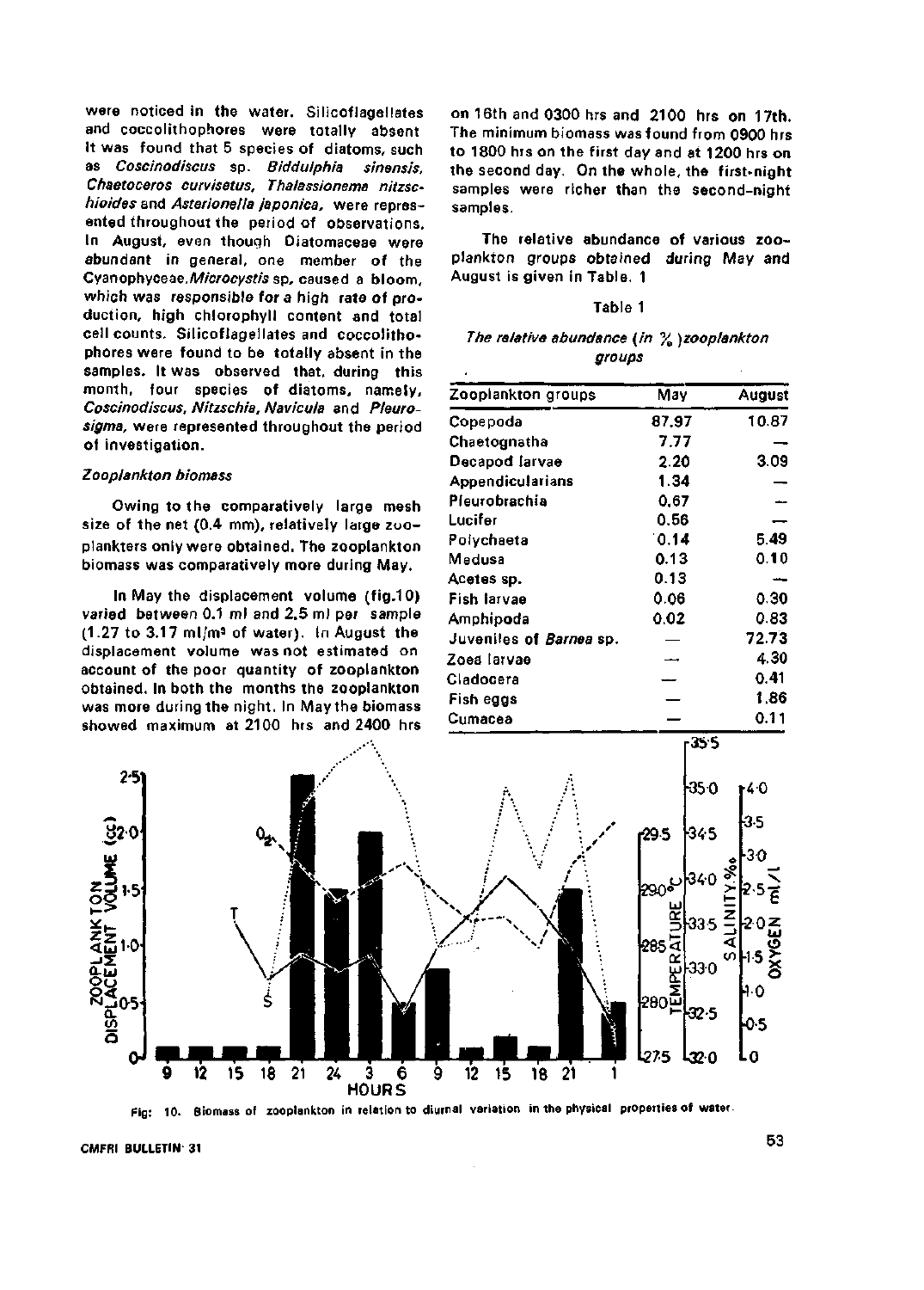There was a remarkable difference in the composition and relative abundance of various groups of zooplankters in the two months. While copepods formed the major group in May, the juveniles of Barnea sp.['dominated over all the others in August. Some groups, like chaetognaths, appendicularians, lucifer, pleurobrachia and medusa, were absent in August, which was mainly because of the low salinity of the mudbank waters during this month.



Fig: 11. Diurnal variations of the major zooplanktonic **groups on 16-18 May 75.** 

The diurnal variations in the numerical abundance of zooplankton groups are presented in figs. 11 and 12. In May the percentage composition of copepods in the different samples in relation to other zooplankters ranged between 71.6 and 95.3 (Fig-13), while in August it varied between 0.2 and 36.7 only (Fig. 14b). Their number during the first observation showed pronounced diurnal variations, being in the range respectively of 82 to 1083 during day and 532 to 2442 during night (Fig.11) Numerically the copepods were much less during August. But as in May, they were

relatively more during the night (Fig, 12). While 624 specimens were caught in 7 night collection only 94 specimen were present in the 6 day samples.



Fig: 12. Diurnal variations of the major zooplankton **groups on 16-17 August 75.** 

The relative abundance of chaetognaths, which were present during May only, varied from 1.3 to 26 3% (Fig. 13). The maximum abundance was noticed at 2500 hrs on both the nights and minimum at 1800 hrs on 16th and 1200 hrs on 17th (Fig.11).

The decapods were mainly composed of prawn larvae. The percentage distributions in the different samples in May ranged between 1 and 7.5 (Fig. 13). The maximum number of 60 was obtained at 2100 hrs on 16th. The minimum number was found during the day hours. (Fig. 11). in August the prawn larvae occurred in all the samples, though in varying numbers. While a total of 134 specimens were

#### **MUDBANKS**

 $\mathbf i$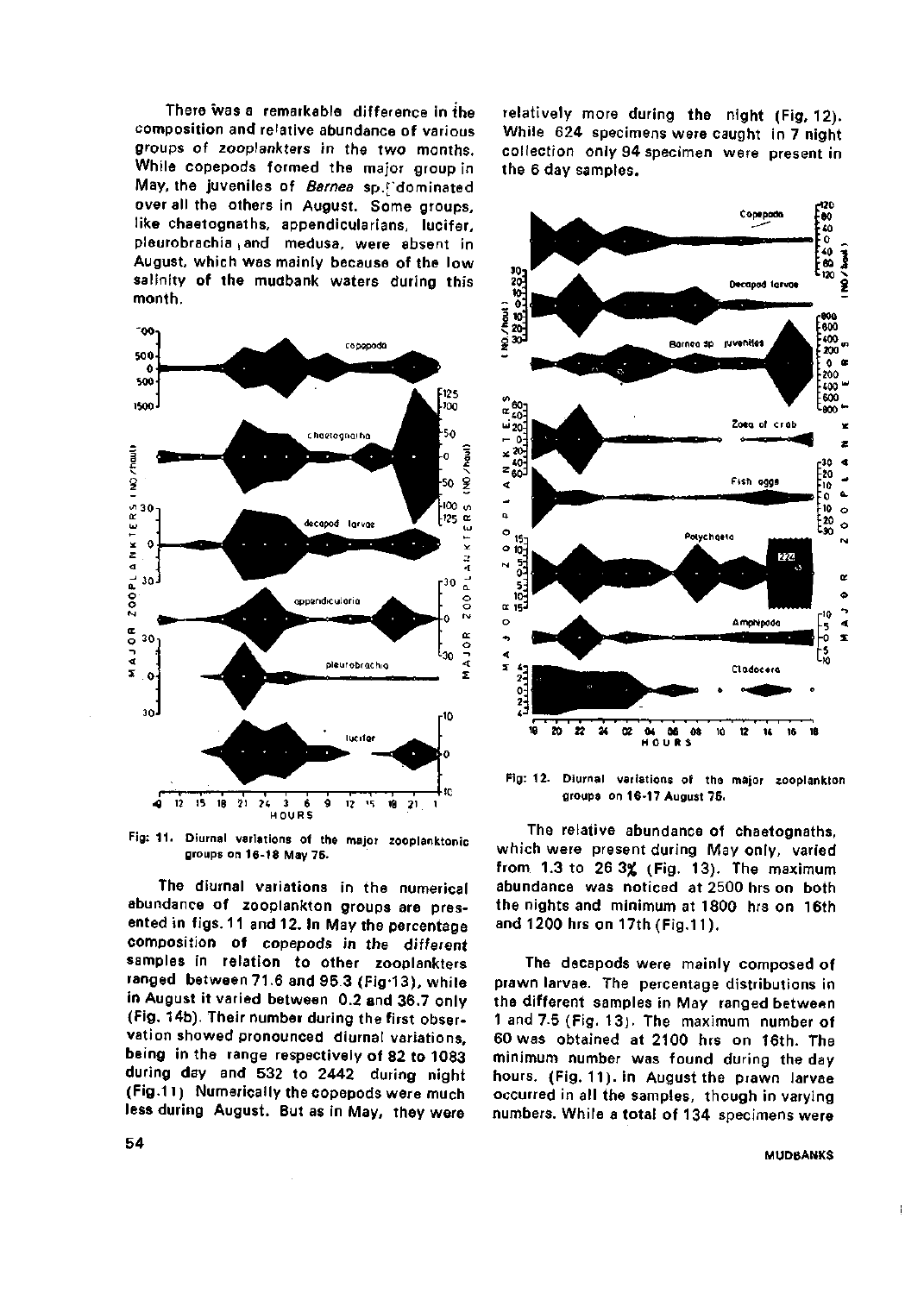present in the 7 samples collected in the night only 70 specimens were present in the 6 days Samples. Their percentage contribution in the



different samples varied from 0.1 to 8.2. The maximum number of 54 was obtained around 2200 hrs (Fig. 12).

The percentage contribution of appendicularians in the different samples in May was low, ranging from 0.3 to 6.7 (Fig. 13). Their maximum abundance was noticed at 2400 hrs on the 16th and at 1800 hrs on 17 th (Fig. 11). The minimum was found during day, between 1200 and 1500 hrs on the first day and between 0600 hrs and 0900 hrs on the 2nd day. This group was absent during August.

The pleurobrachia was also present during May only. Their abundance was found only from 1800 to 0600 hrs on the first night with the peak at 2100 hrs (Fig. 11). Their percentage of abundance among other groups in the different samples ranged from 0.06 to 2.9.

Lucifer was another group which was absent in August. In May also they constituted only a small percentage in the plankton.ranging from 0.2 to 1.3. They were especially noted foi their presence in the collections during the night hours ([Fig.11\)](http://Fig.11). The maximum abundance was noticed at 2100 hrs and again at 0300 hrs on the first night. The second night collections contained less number of specimens.

Eventhough the plychaetes were present in May as well as in August, they occurred in

very few numbers during the former month, Out of the 14 samples on'y 5 contained a single specimen each. It was interesting to note that they were present in the day samples only. However, in August, except at 0300 hrs, they were present in the samples collected in the other hours (Fig. 12). There was no indication of any difference in their diurnal abundance. In this month the percentage composition of polychaetes larvae to other zooplankton was between 1.8 and 12 9 (Fig 14 b).

The medusae were poorly represented in May and were found in only 5 samples, mostly collected during the night. In August 6 specimens were present in a single night collection. Acetes sp. was also rare occurring only in 4 samples collected in the night in May. A total of 7 fish larvae were found in 3 samples collected in May. in August they occurred in 4 samples of which 3 were collected



**Fig: 14. Percentage composition of Important zooplankton groups in the total samples (a); and their percent composi'''on in various samples (b).** 

**CMFAI BULLETIN 31 55**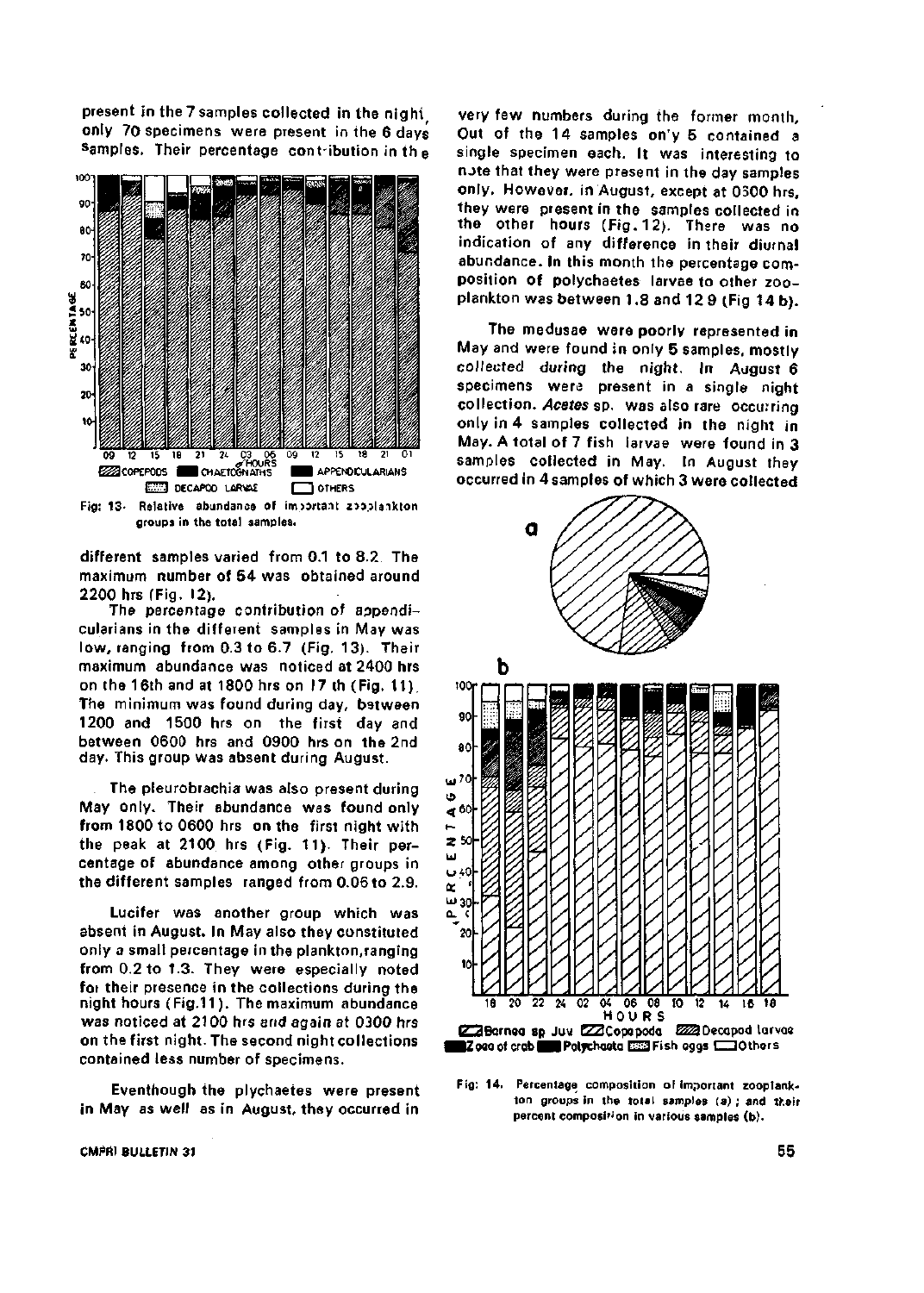during the night. One specimen of amphipoda was present in each of the 2 samples in May.

The percentage abundance of juveniles of Barnea sp., a bivalve present in the zooplankton, varied between 22.2 and 91.6. They were present in August and was them the most abundant form. The number in the different samples ranged from 40 to 1500. However, diurnal variation was not noticed. The zoea larvae, which constituted 4.3% in the total plankton, was the 3rd abundant group in August. They showed marked diurnal variations The cladocerans, though were present in a limited number of samples (only in August), were remarkable for their diurnal variations. Among the night samples they were present in all but one. One specimen each was present in 2 of the day samples also.

The fish eggs were present in all but 2 samples in August and their percentage in the different samples ranged between 0.2 and 2.4. A good number of them were present in the beginning of the observations and at 1800 hrs, 53 numbers of eggs were present, Eventhough the fish eggs were more in 3 of the night samples, a diurnal difference in their presence was not noticed. Six number of benthic cumaceans were also present in 4 of the night samples of August.

## **DISCUSSION**

The investigation shows that, during May, the seasonal currents in the mudbank was southerly. The peaks correspond to the high tides and the troughs to the low tides. Therefore the high tide corresponds to.the southerly component of the tidal current. The lowest low tide (1100 hrs), which reversed the tidal current to the northerly direction (14 cm/sec.) was sufficient to nullify the steady southerly flow 08.1 cm/sec.) completely. Thus the current direction was always maintained at 160\* (southerly). In August change in the oirection of current was observed. The weaker coast-normal currents indicated the transitions of the change over from the southerly currents during monsoon to the northerly current system during the winter. It may be noticed that, in August, the offshore components, though feeble, was present almost throughout the day. Such a development in the current systems towards the end of the mudbank sea-



**Fig. 15. Anomaly of various paramaters studied: a-current (from 18 cm/sec: Scale X10 = velocity in cm/sec); b- surface temperature (from 28.5° C); c. surface salinity (from 34.35 %); d. surface phosphate from 1.13/a at P 1); e. mean values of zooplankton displacement volume (from 0.1 cc); f. mean cell counts of phytoplankton (in lakhs).** 

son has a definite bearing upon the dissipation of the mudbank. The stronger the development of the offshore currents, the quicker the dissipation by mixing with the offshore waters.

When the anomaly of various parameters, such as temperature, salinity, reactive phosphate, phytoplankton cell counts and zooplankton biomass, was compared with the changes in the pattern of the currents in May, a high degree of correlation was noticed and the same is presented in fig. 15. However, in August, the centre of observation being closer to Thottappally spillway, through which there was a constant outflow of fresh water, and being further influenced by the tides, and currents, the hydrographic properties, such as temperature, salinity and dissolved oxygen, showed great fluctuations from hour to hour. The complexity of variations was such that a definite correlation of any of the hydrographic parameters with the pattern of the currents was not possible. With regard to the phytoplankton productivity, no significant changes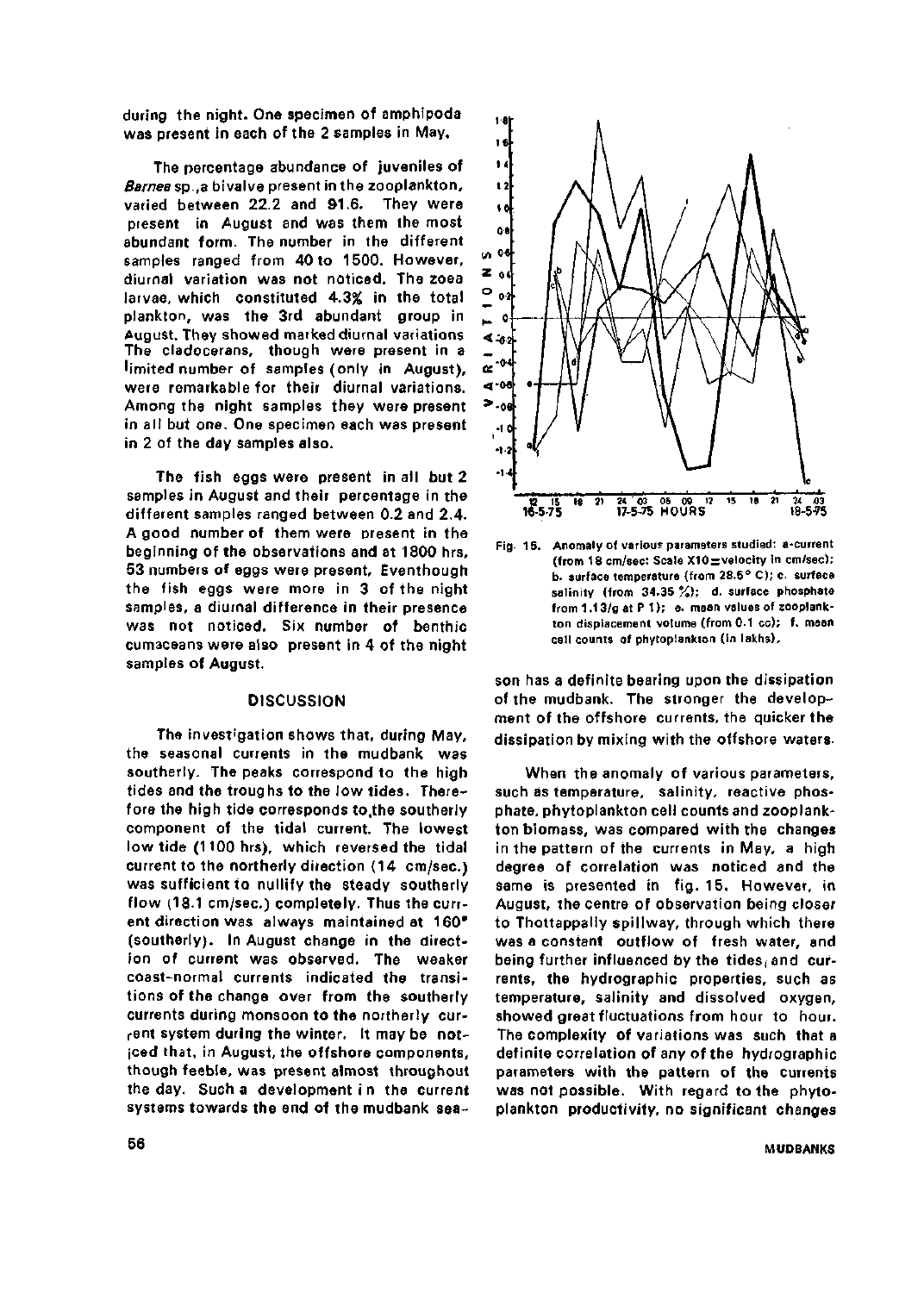

Fig. 16. Diurnal abundance of ths **important zooplankton groups in relation to environmental parameters on 16-18 May 1975.** 

**CMFRI BULLETIN 31** 57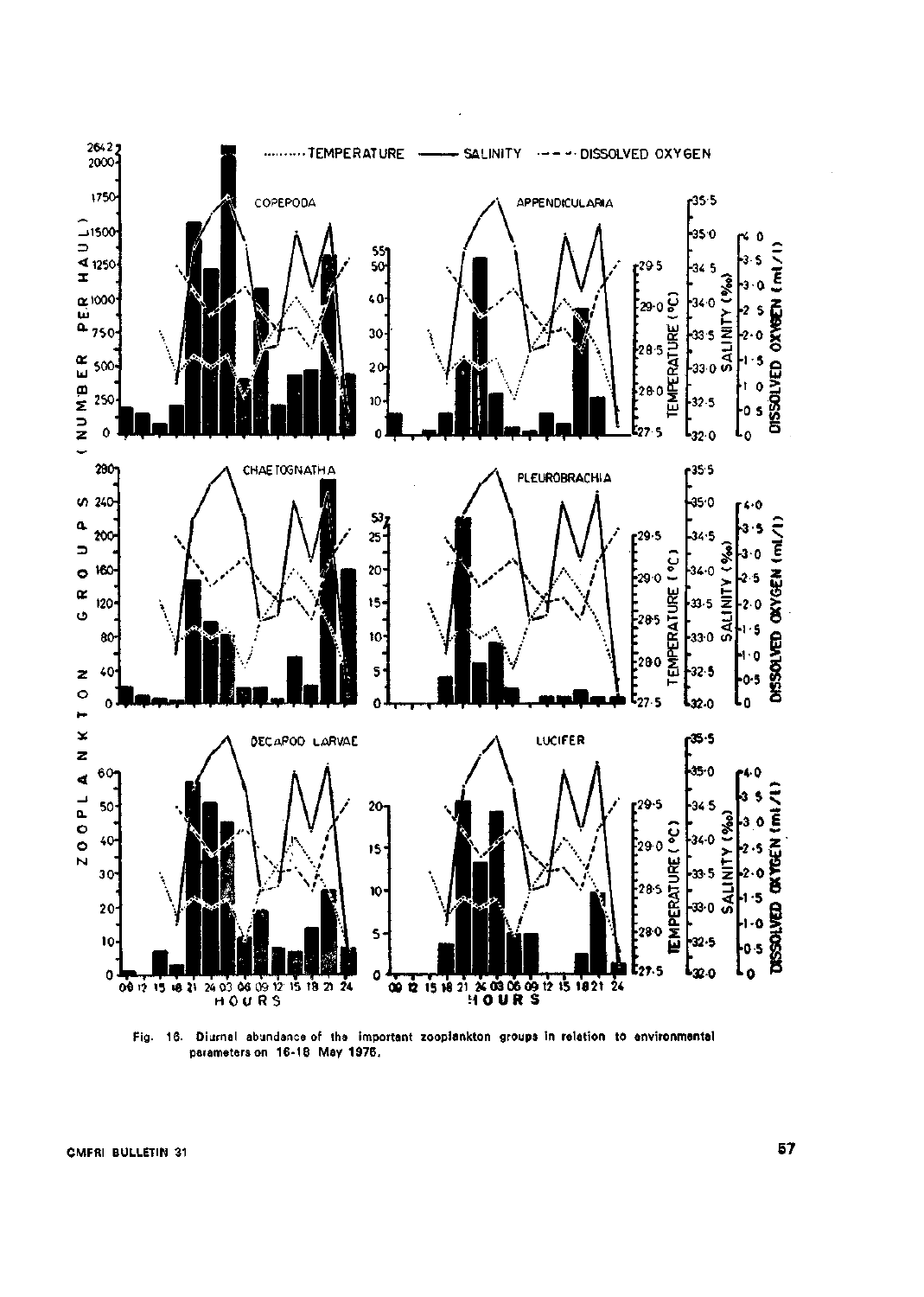

**Fig. 17. Diurnal abundace of the important zooplankton groups in relation to environmental parameters on 16-17 August 1975**